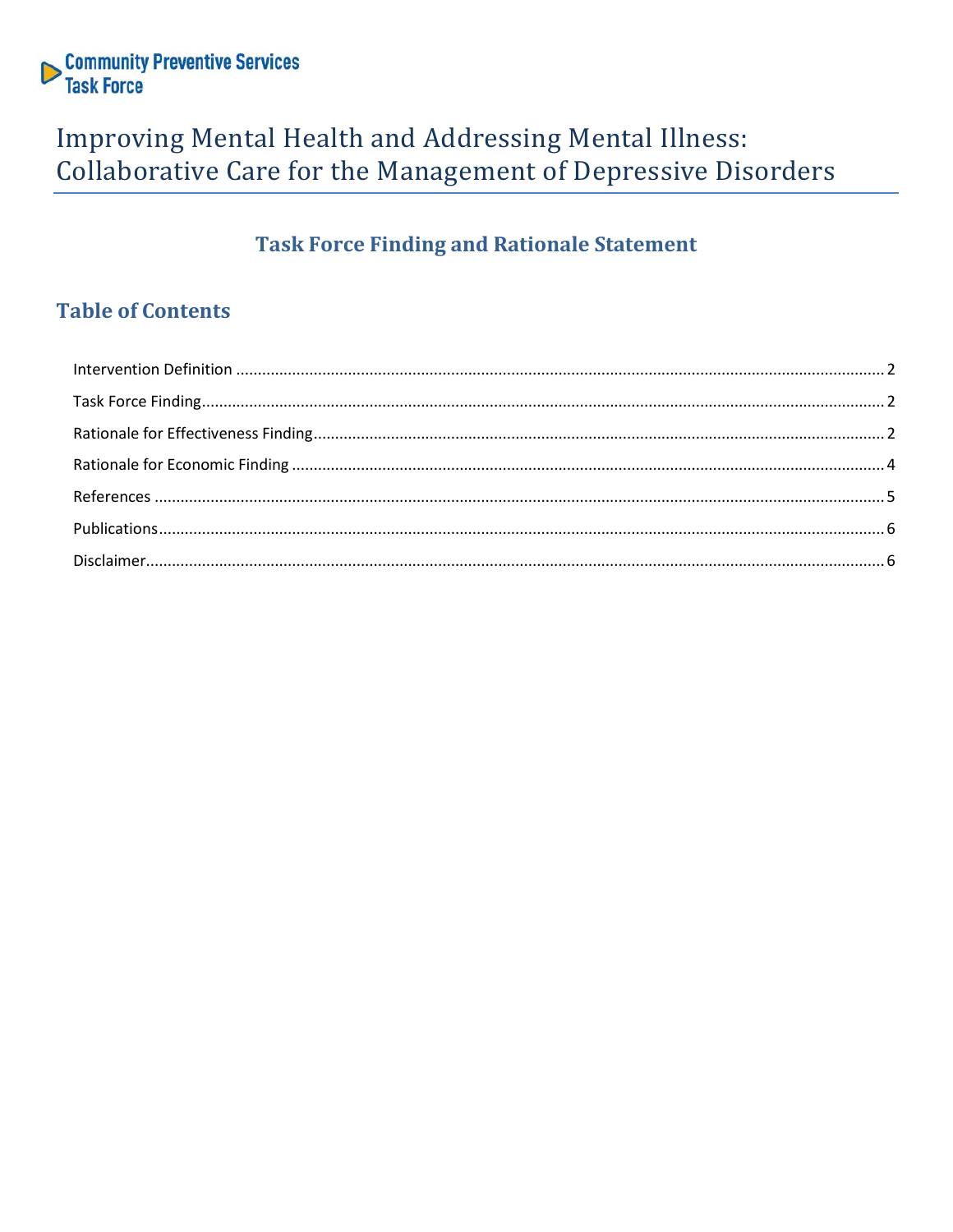

# **Task Force Finding and Rationale Statement**

### <span id="page-1-0"></span>**Intervention Definition**

Collaborative care for the management of depressive disorders is a multicomponent, healthcare system-level intervention that uses case managers to link primary care providers, patients, and mental health specialists. This collaboration is designed to 1) improve the routine screening and diagnosis of depressive disorders; 2) increase provider use of evidence-based protocols for the proactive management of diagnosed depressive disorders; and 3) improve clinical and community support for active patient engagement in treatment goal setting and self-management.

Collaborative care models (Katon et al., 2001) typically have case managers, who support primary care providers with functions such as: patient education; patient follow up to track depression outcomes and adherence to treatment; and adjustment of treatment plans for patients who do not improve. Primary care providers are usually responsible for routine screening for and diagnosing of depressive disorders; initiating treatment for depression; and referring patients to mental health specialists as needed. These mental health specialists provide clinical advice and decision support to primary care providers and case managers. These processes are frequently coordinated by technology-based resources such as electronic medical records, telephone contact, and provider reminder mechanisms.

The U.S. Preventive Services Task Force (USPSTF) recommends screening for depression in [adults](http://www.uspreventiveservicestaskforce.org/Page/Topic/recommendation-summary/depression-in-adults-screening) [www.uspreventiveservicestaskforce.org/Page/Topic/recommendation-summary/depression-in-adults-screening] (2009) and [adolescents](http://www.uspreventiveservicestaskforce.org/Page/Topic/recommendation-summary/depression-in-children-and-adolescents-screening) [www.uspreventiveservicestaskforce.org/Page/Topic/recommendation-summary/depression-inchildren-and-adolescents-screening] (2009) in outpatient primary care settings when adequate systems are in place for efficient diagnosis, treatment and follow-up for depressive disorders. The implementation of collaborative care models is one way to ensure that such systems are in place.

### <span id="page-1-1"></span>**Task Force Finding (June 2010)**

The Community Preventive Services Task Force recommends collaborative care for the management of depressive disorders based on strong evidence of effectiveness in improving depression symptoms, adherence to treatment, response to treatment, and remission and recovery from depression.

The Task Force also finds that collaborative care models provide good economic value based on the weight of evidence from studies that assessed both costs and benefits.

#### <span id="page-1-2"></span>**Rationale for Effectiveness Finding**

This finding is based on two sources of evidence on the effectiveness of collaborative care in comparison to usual care for persons with a primary diagnosis of depressive disorder: (1) the current systematic review of 32 studies published between 2004 and 2009 and (2) an earlier systematic review (Bower et al. 2006) that identified 37 randomized controlled trial (RCT) studies published between 1966 and 2004.

The magnitude of effect estimates, number of studies, and consistency of effects provide the basis for the strong evidence. Results from the current review showed statistically significant treatment effects for multiple depressionrelated outcomes of sufficient magnitude to be of clinical significance and public health benefit (Table 1). Findings from the earlier review (Bower et al. 2006) were similar to comparable outcomes from the current review (i.e., 'improvement in depression symptoms' from 34 studies, SMD = 0.24, 95% CI 0.17 to 0.32 and 'positive effect on antidepressant use,' from 28 studies which included 'adherence to treatment' and 'antidepressant use', OR=1.92, 95% CI 1.54 to 2.39).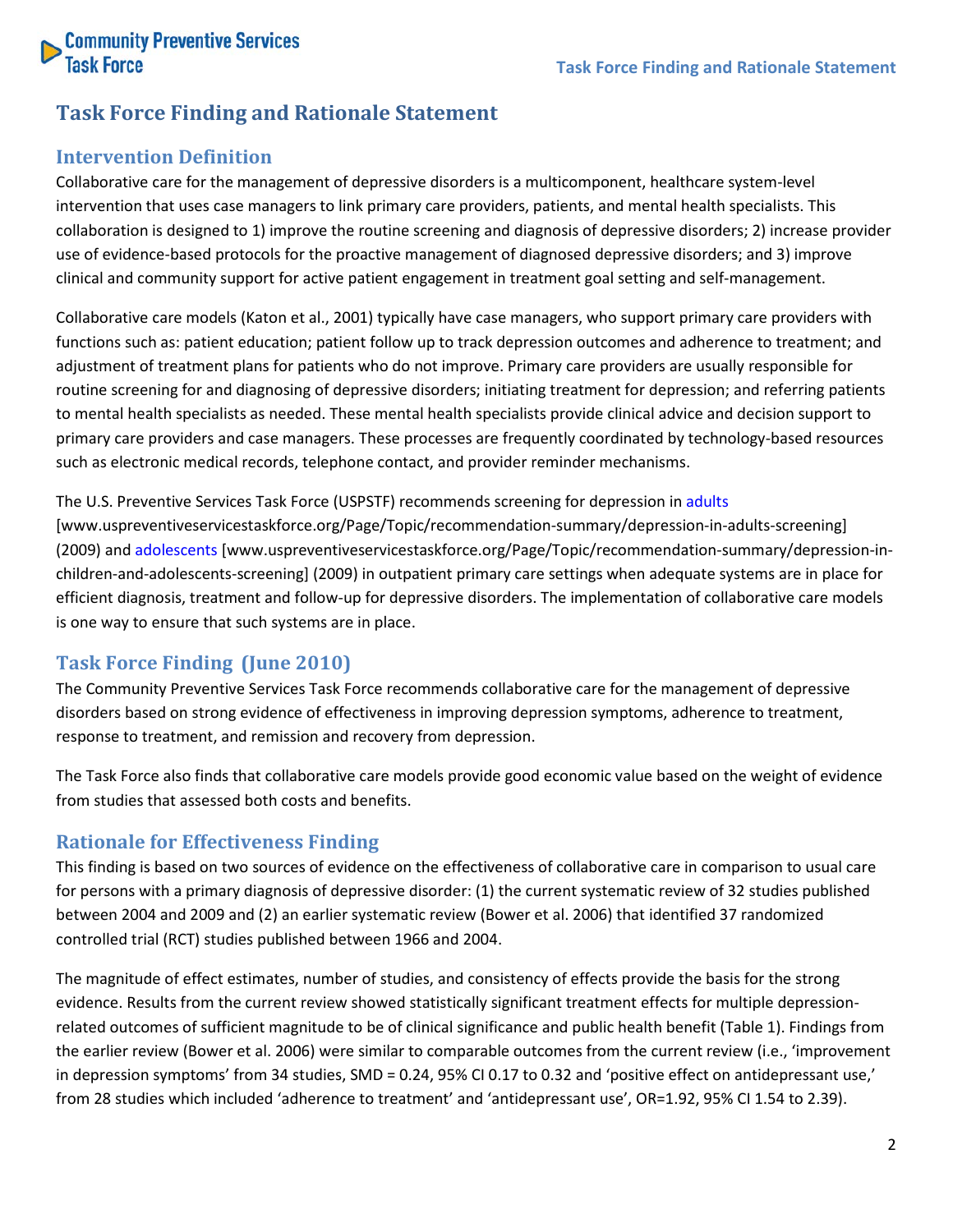

#### **Table 1 Meta-Analysis Results**

| <b>Outcome</b>                                     | # of study arms | <b>Effect Estimate</b> | 95% Confidence Interval |
|----------------------------------------------------|-----------------|------------------------|-------------------------|
| Depression Symptoms <sup>1</sup>                   | 28              | $SMD* = 0.34$          | 0.25 to 0.43            |
| Adherence (to treatment) <sup>1</sup>              | 10              | $OR*** = 2.22$         | 1.67 to 2.96            |
| Response (to treatment) $1$                        | 14              | $OR = 1.78$            | 1.42 to 2.23            |
| Remission (<6 months) $1$                          | 5               | $OR = 2.37$            | 1.72 to 3.25            |
| Remission (6 months) $1$                           | 9               | $OR = 1.74$            | 1.14 to 2.63            |
| Recovery (12 months) $1$                           | 5               | $OR = 1.75$            | 1.17 to 2.61            |
| Quality of Life and Functional Status <sup>1</sup> | 16              | $SMD = 0.12$           | 0.05 to 0.20            |
| Satisfaction with Care <sup>2</sup>                | 11              | $SMD = 0.39$           | 0.26 to 0.51            |

<sup>1</sup> Recommendation outcome

<sup>2</sup> Other outcome

\* SMD= Standardized Mean Difference

 $**$  OR = Odds

Most of the evidence that supports the effectiveness of collaborative care in the current review came from studies that targeted women and men in adult (aged 20-64 years) or older adult (aged 65 years and older) populations and consisted of mostly white populations with overrepresentation of African-Americans and underrepresentation of other minorities. Although limited evidence was available from studies that specifically targeted certain populations such as adolescents (1 study), African-Americans (1 study) and Latinos (2 studies), the results from these studies were similar to the overall effect estimate. This suggests that collaborative care should apply broadly across a diverse range of populations. Information available on the socio-economic status of patients from included studies was sparse, but, results from two studies targeting low-income populations suggest collaborative care interventions in low-income populations are effective.

Nearly all of the studies reviewed employed physicians in the role of 'primary care provider', and the few studies that used nurses or physician assistants in this role reported comparable effects (3 studies). Most studies used nurses in the role of 'case manager'. In some cases, social workers and masters-level mental health workers also assumed this role. There was some evidence of smaller intervention effects when masters-level mental health workers with limited past clinical experience served in this critical role (3 studies), which likely reflects the need for further skills-development. Most studies employed psychiatrists or psychologists in the role of 'mental health specialists'. Results were similar for the few studies that used physicians or nurses with advanced training in the 'mental health specialist' role (2 studies).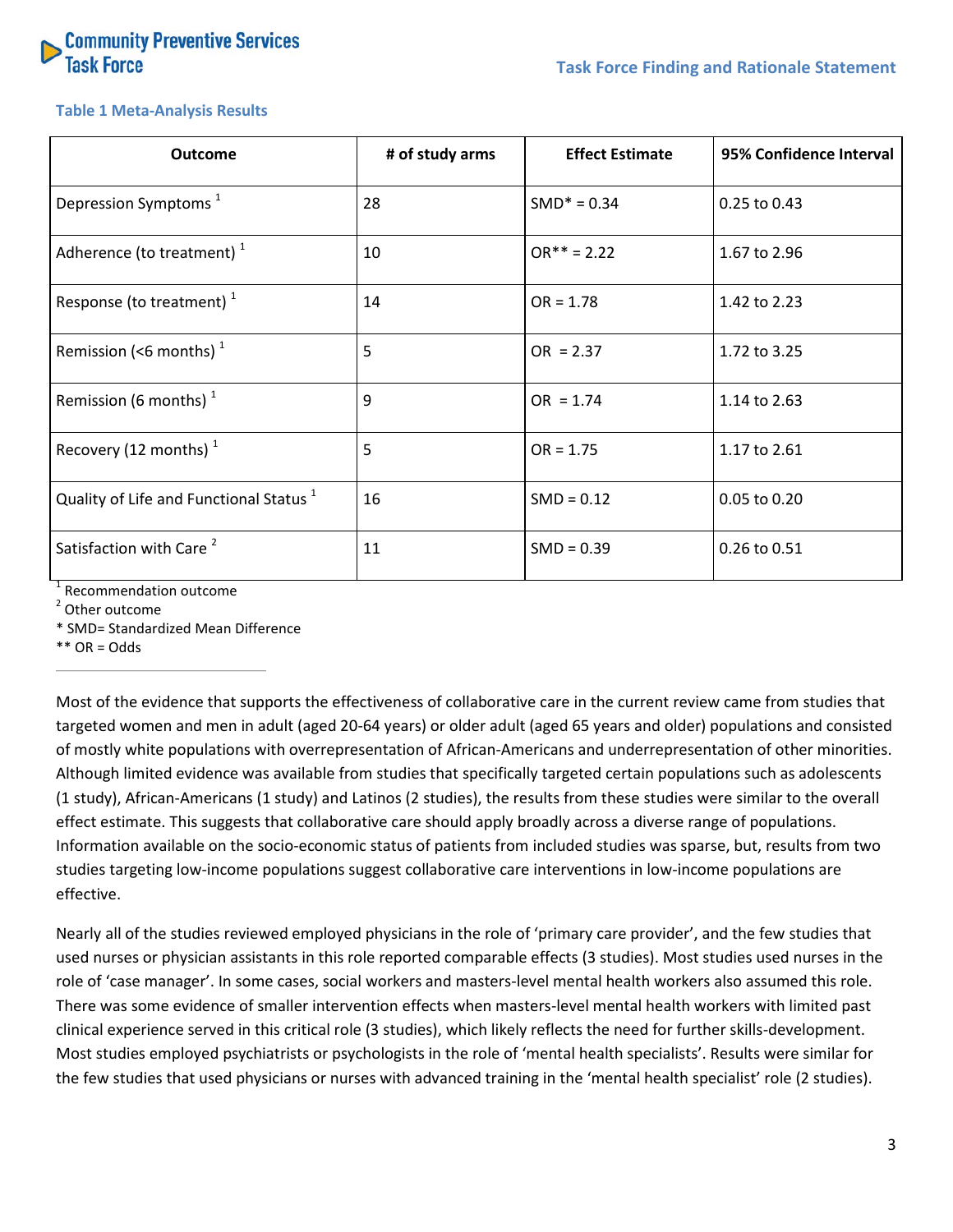# **Community Preventive Services**<br>Task Force

### **Task Force Finding and Rationale Statement**

Most of the studies reviewed were conducted in the United States, but similar effects were found in studies conducted both within and outside the U.S. Results from included studies indicate that collaborative care interventions are effective when implemented by any of a variety of organizations, including managed care organizations, academic medical centers, community-based organizations, the Veterans Affairs system (VA) and universal health coverage systems (e.g., the National Health Service in the U.K.). The effect estimate for the VA studies (2 studies) was in the favorable direction but somewhat smaller in magnitude than the overall estimate. Usual care in the context of the VA may very well be different (i.e., with greater integration of primary care and behavioral health care) from usual care in other situations, and veterans presenting with depression may have higher rates of co-morbidities such as substance abuse and Post- Traumatic Stress Disorder (PTSD) than other populations.

Evidence from the included studies also suggests that collaborative care is applicable in a range of settings that span and link outpatient and inpatient care. Limited evidence was available for collaborative care models that also included community settings for the delivery of care. Results from studies that included home-based care (2 studies) were similar to the overall estimate, and the one study that included a worksite component found a smaller, but still favorable, effect. More intervention research for collaborative care models that utilize these community settings for delivery of care is encouraged.

Positive treatment impact on patient job retention and productivity (1 study) and adherence to treatment for co-morbid illness (1 study) were additional benefits reported from studies reviewed. Regarding potential harms from this intervention, one study found that patients who received a collaborative care intervention that emphasized antidepressant medication management, reported more difficulty coping with stressful events nine years after the intervention than those who received usual care or a collaborative care intervention that emphasized psychotherapy. Barriers to implementation of collaborative care models include: patient reluctance to enroll (2 studies); low patient attendance (3 studies); limited insurance coverage for mental health care (1 study); locating organizations in the community that offer depression care in the home and at the worksite (2 studies); training specialists from other fields in collaborative care for patients with depression co-morbid with other chronic illnesses (1 study); and difficulties reaching patients who preferred face-to-face care over telephone contact for counseling and care management (1 study).

More research is needed to clarify the essential training and background of key members of the collaborative care team (e.g., requisite skill-levels for case managers; intervention-specific training for case managers and primary care providers). More studies are needed to examine the effectiveness of collaborative care for depressive disorders among children and adolescents, and in populations of varied race, ethnicity, socio-economic status, and co-morbidity to provide more robust information to the field on the applicability of collaborative care for the management of depressive disorders.

## <span id="page-3-0"></span>**Rationale for Economic Finding**

The finding is based on 23 studies of the economics of collaborative care interventions for the management of depressive disorders including 2 studies that modeled the interventions in decision analysis frameworks. All monetary values reported here are in 2008 U.S. dollars. An earlier systematic economic review(Gilbody et al. 2006) examined RCTs of collaborative care and reported incremental net costs of \$17,000 to \$39,000 per quality adjusted life year (QALY), which are cost-effective based on the conventional threshold of cost-effectiveness.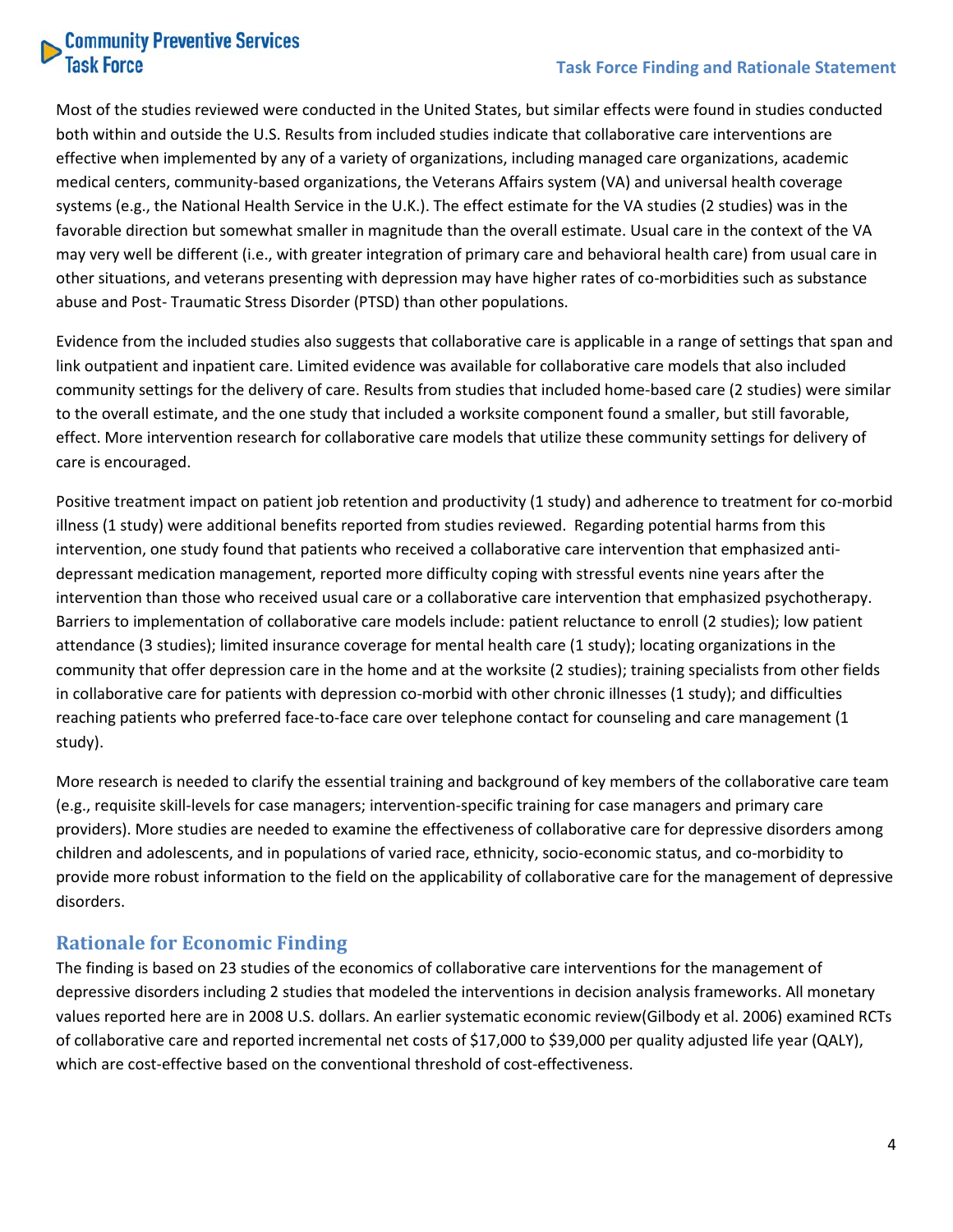# **Community Preventive Services**<br>Task Force

Of the 21 studies in this review, that evaluated actual interventions, 2 reported only the costs of the intervention; 7 reported only the benefits; 5 were cost-benefit studies; and 7 were cost-effectiveness studies.

Based on 14 studies that provided estimates of program costs, the costs per person per year for collaborative care ranged from \$104 to \$2,160 with a median of \$454. The variation in program costs is partly explained by the number of case manager-patient contacts, whether contact was by phone or in person, and whether staff training costs or costs of electronic care management systems were included.

Of the five cost-benefit studies, four showed that averted healthcare costs, productivity losses, or estimates of what patients were "willing to pay" for treatment exceeded program costs, indicating that the interventions were costbeneficial. One study found that an intervention among patients diagnosed with major depressive disorder had greater clinical improvement and healthcare offsets for those who presented with psychological complaints at the index visit compared to patients who presented with exclusively physical complaints.

Six studies reported incremental net costs per QALY. For five of these studies, the estimates ranged from \$3,000 to \$71,000, with four reporting less than \$21,000, indicating the interventions were cost-effective by the conventional threshold for cost-effectiveness. One study provided some evidence that the intervention was more cost efficient among Latinos where treatment emphasized psychotherapy over medication.

The two studies based on decision models of primary care practice demonstrated that collaborative care could be costeffective, one comparing collaborative care to usual care and the other comparing collaborative care that included pharmaceutical treatment to pharmaceutical treatment alone.

More economic evaluations are needed to assess the full benefit of these interventions by accounting for both healthcare utilization and workplace productivity effects. A clearer separation is needed between the program costs of implementing collaborative care from the costs of healthcare utilization.

*The data presented here are preliminary and are subject to change as the systematic review goes through the scientific peer review process.*

### <span id="page-4-0"></span>**References**

Bower P, Gilbody S, Fletcher J, Sutton A. Collaborative care for depression in primary care: Making sense of a complex intervention: systematic review and meta-regression. *The British Journal of Psychiatry* 2006;189(6):484.

Gilbody S, Bower P, Whitty P. Costs and consequences of enhanced primary care for depression: systematic review of randomised economic evaluations. *The British Journal of Psychiatry* 2006;189(4):297.

Katon W. Rethinking practitioner roles in chronic illness: the specialist, primary care physician, and the practice nurse. *General Hospital Psychiatry* 2001;23(3):138.

U.S. Preventive Services Task Force. Screening for Depression in Adults: U.S. Preventive Services Task Force Recommendation Statement. *Annals of Internal Medicine* 2009;151(11):784-92.

U.S. Preventive Services Task Force. Screening and Treatment for Major Depressive Disorder in Children and Adolescents: U.S. Preventive Services Task Force Recommendation Statement. *Pediatrics* 2009(b);123(4):1223-8.